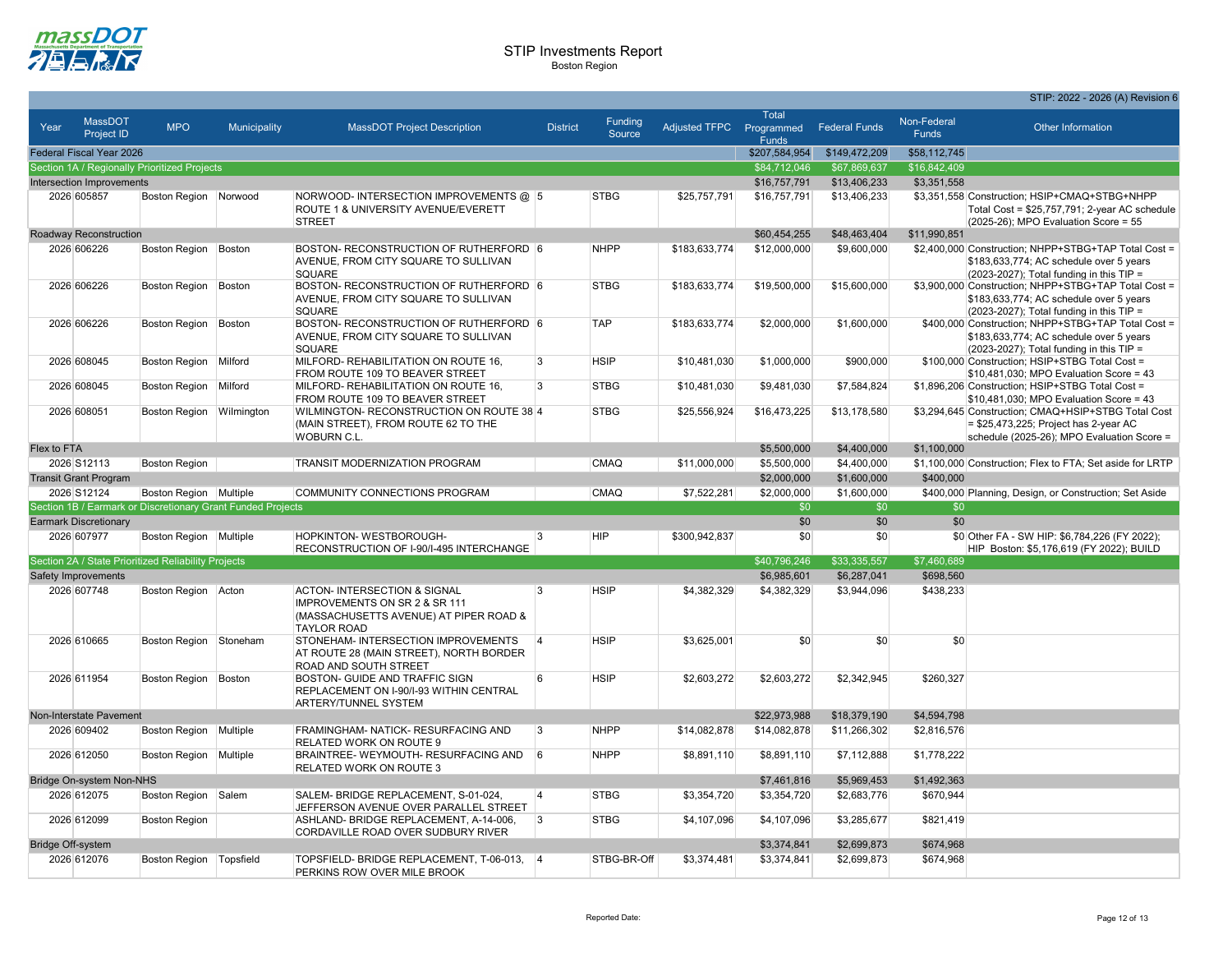

|              | STIP: 2022 - 2026 (A) Revision 6                                                                  |
|--------------|---------------------------------------------------------------------------------------------------|
| \$4,794,860  |                                                                                                   |
| \$1,265,674  |                                                                                                   |
| \$845,174    |                                                                                                   |
| \$420,500    |                                                                                                   |
| \$3,529,186  |                                                                                                   |
|              | \$3,529,186 Other FA - SW HIP: \$6,784,226 (FY 2022);<br>HIP Boston: \$5,176,619 (FY 2022); BUILD |
| \$2,334,787  |                                                                                                   |
| \$2,334,787  |                                                                                                   |
| \$2,334,787  |                                                                                                   |
| \$26,680,000 |                                                                                                   |
| \$26,680,000 |                                                                                                   |
|              | HIP Boston: \$5,176,619 (FY 2022); BUILD                                                          |

|                                                   |             |                                                       |          |                                                                                                                  |  |              |               |              |              |             | OTIP. ZUZZ - ZUZO (A) REVISIO                                                                      |
|---------------------------------------------------|-------------|-------------------------------------------------------|----------|------------------------------------------------------------------------------------------------------------------|--|--------------|---------------|--------------|--------------|-------------|----------------------------------------------------------------------------------------------------|
|                                                   |             | Section 2B / State Prioritized Modernization Projects |          |                                                                                                                  |  |              |               | \$43,722,726 | \$38,927,866 | \$4,794,860 |                                                                                                    |
| Intersection Improvements                         |             |                                                       |          |                                                                                                                  |  |              |               | \$8,430,871  | \$7,165,197  | \$1,265,674 |                                                                                                    |
|                                                   | 2026 607759 | Boston Region                                         | Boston   | <b>BOSTON- INTERSECTION &amp; SIGNAL</b><br><b>IMPROVEMENTS AT THE VFW PARKWAY &amp;</b><br><b>SPRING STREET</b> |  | <b>STBG</b>  | \$4,225,870   | \$4,225,870  | \$3,380,696  | \$845,174   |                                                                                                    |
|                                                   | 2026 610665 | Boston Region                                         | Stoneham | STONEHAM-INTERSECTION IMPROVEMENTS<br>AT ROUTE 28 (MAIN STREET), NORTH BORDER<br><b>ROAD AND SOUTH STREET</b>    |  | <b>HSIP</b>  | \$4,205,001   | \$4,205,001  | \$3,784,501  | \$420,500   |                                                                                                    |
| Roadway Reconstruction                            |             |                                                       |          |                                                                                                                  |  |              | \$35,291,855  | \$31,762,670 | \$3,529,186  |             |                                                                                                    |
|                                                   | 2026 607977 | Boston Region Multiple                                |          | <b>HOPKINTON-WESTBOROUGH-</b><br>RECONSTRUCTION OF I-90/I-495 INTERCHANGE                                        |  | NFP-I        | \$300,942,837 | \$35,291,855 | \$31,762,670 |             | \$3,529,186 Other FA - SW HIP: \$6,784,226 (FY 2022);<br>HIP Boston: \$5,176,619 (FY 2022); BUILD  |
| Section 2C / State Prioritized Expansion Projects |             |                                                       |          |                                                                                                                  |  |              |               | \$11,673,936 | \$9,339,149  | \$2,334,787 |                                                                                                    |
| <b>Bicycle and Pedestrian</b>                     |             |                                                       |          |                                                                                                                  |  |              | \$11,673,936  | \$9,339,149  | \$2,334,787  |             |                                                                                                    |
|                                                   | 2026 607329 | Boston Region Multiple                                |          | <b>WAKEFIELD-LYNNFIELD- RAIL TRAIL</b><br>EXTENSION, FROM THE GALVIN MIDDLE<br>SCHOOL TO LYNNFIELD/PEABODY T.L.  |  | <b>CMAQ</b>  | \$11,673,936  | \$11,673,936 | \$9,339,149  | \$2,334,787 |                                                                                                    |
| Section 3B / Non-Federal Aid Funded               |             |                                                       |          |                                                                                                                  |  |              | \$26,680,000  | \$0          | \$26,680,000 |             |                                                                                                    |
| <b>NFA</b>                                        |             |                                                       |          |                                                                                                                  |  | \$26,680,000 | \$0           | \$26,680,000 |              |             |                                                                                                    |
|                                                   | 2026 607977 | Boston Region Multiple                                |          | HOPKINTON-WESTBOROUGH-<br>RECONSTRUCTION OF I-90/I-495 INTERCHANGE                                               |  | <b>NFA</b>   | \$300,942,837 | \$26,680,000 | \$0          |             | \$26,680,000 Other FA - SW HIP: \$6,784,226 (FY 2022);<br>HIP Boston: \$5,176,619 (FY 2022); BUILD |